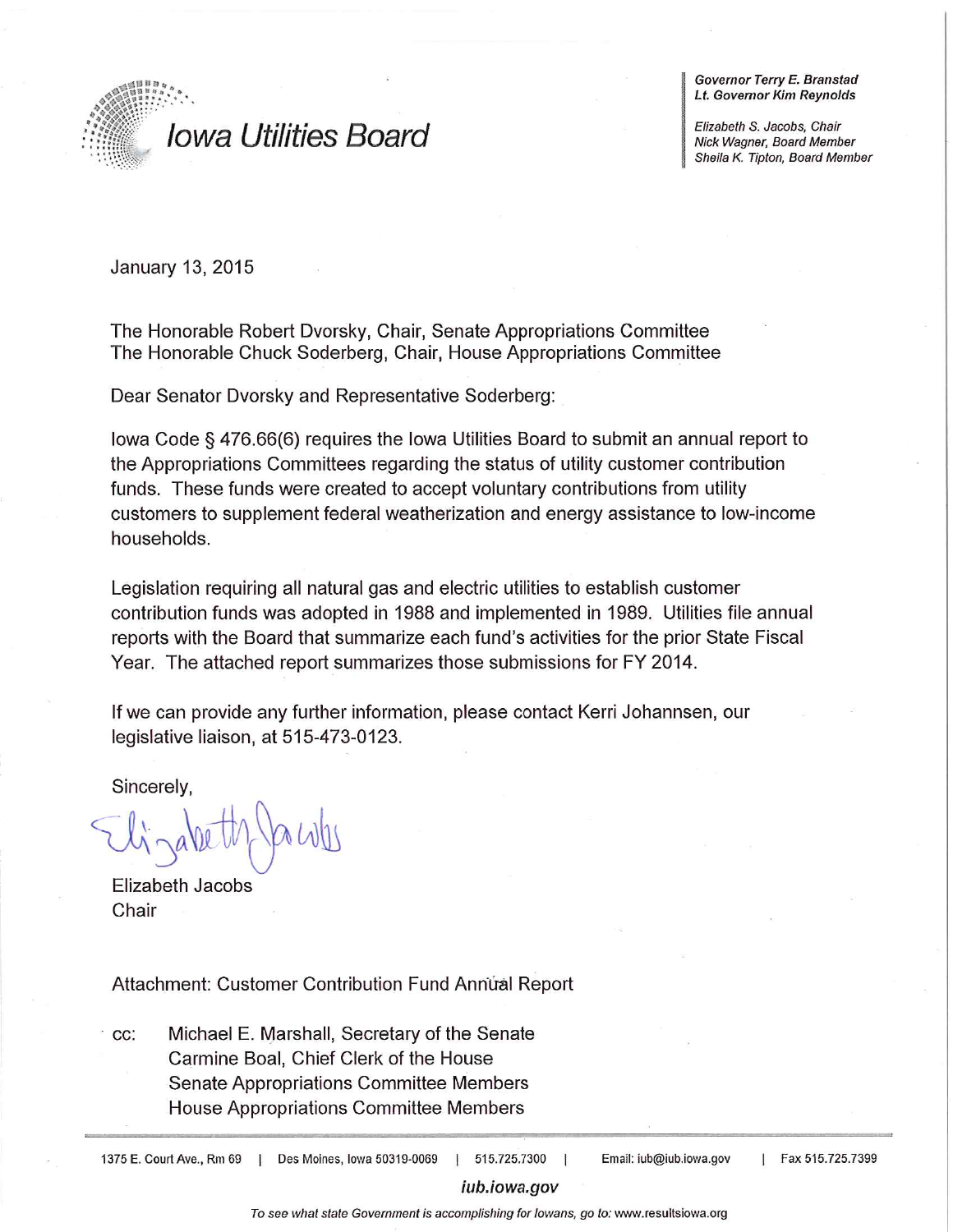# **IOWA UTILITIES BOARD Energy Section**

 $\overline{\phantom{a}}$  $\overline{\phantom{a}}$ 

**TO:** The Board **FROM:** Ellen Shaw

**DATE:** October 30, 2014

**SUBJECT:** 2014 Fiscal Year Customer Contribution Fund Report

# **I. Background:**

This report is for the Customer Contribution Fund (CCF) for fiscal year 2014 (July 1, 2013 – June 30, 2014). The CCF program gives customers of natural gas and/or electric utilities the opportunity to contribute to the fund. The monies remain in the local communities and are distributed to supplement the federal heating assistance received by low-income customers. The CCF report consists of contributions totaling \$2,585,189 and distributions totaling \$1,650,282. Each source of the CCF is summarized below:

|                    | <b>Investor Owned</b> | <b>Municipals</b> | RECs <sup>1</sup> | <b>Total</b> |
|--------------------|-----------------------|-------------------|-------------------|--------------|
| <b>Customers</b>   |                       |                   |                   |              |
| Contributing       | 8,758                 | 1,385             | 1,731             | 11,874       |
| <b>Total Funds</b> |                       |                   |                   |              |
| Contributed        | \$2,406,609           | \$111,368         | \$67,211          | \$2,585,189  |
| <b>Total Funds</b> |                       |                   |                   |              |
| <b>Distributed</b> | \$1,483,812           | \$108,704         | \$57,766          | \$1,650,282  |
| <b>Families</b>    |                       |                   |                   |              |
| Assisted           | 5,801                 | 850               | 513               | 7,164        |
| Average Per        |                       |                   |                   |              |
| Family             | \$256                 | \$128             | \$113             | \$230        |

## **II. Legal Standards:**

Iowa Code § 476.66(6) states:

 6. The rules established by the utilities board shall require an annual report to be filed for each fund. The utilities board shall compile an annual statewide report of the fund results. The division of community action agencies of the department of human rights shall prepare an annual report of the unmet need for energy assistance and weatherization. Both reports shall be submitted to the appropriations committees of the general assembly on the first day of the following session.

l

<sup>&</sup>lt;sup>1</sup> Rural Electric Cooperatives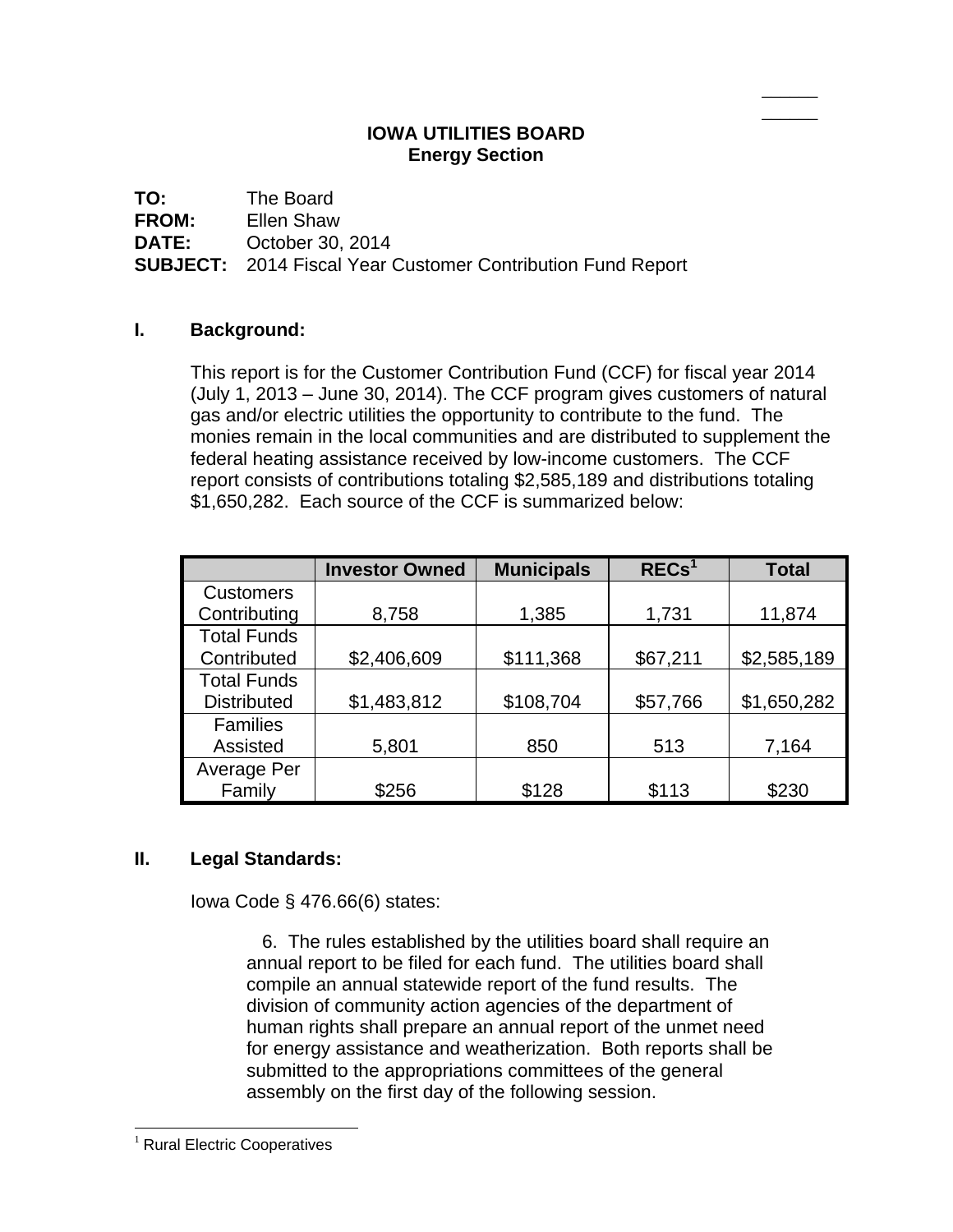2014 Customer Contribution Fund Report October 30, 2014 Page 2

Board rule 199 IAC 19.15(5) states:

 **19.15(5)** *Annual report.* On or before September 30 of each year, each utility shall file with the board a report of all the customer contribution fund activity for the previous fiscal year beginning July 1 and ending June 30. The report shall be in a form provided by the board and shall contain an accounting of the total revenues collected and all distributions of the fund. The utility shall report all utility expenses directly related to the customer contribution fund.

The Board's electric rule in 199 IAC 20.15(5) contains the same language as the Board's gas rule in 199 IAC 19.15(5).

#### **III. Analysis**

All utilities filed reports. $2$  Therefore, the information is complete and ready to submit to the legislature. Staff notes that the net contributions which were not distributed during the 2014 fiscal year are carried forward for distribution in future fiscal years.

## **IV. Recommendation**

Staff recommends that the Board sign a letter that submits the attached annual statewide summary of customer contribution fund activity to the appropriate committees of the general assembly.

## **RECOMMENDATION APPROVED: IOWA UTILITIES BOARD**

|     | /s/ Elizabeth S. Jacobs | $10 - 31 - 14$ |
|-----|-------------------------|----------------|
| /es |                         | Date           |
|     |                         |                |
|     | /s/ Nick Wagner         | 11/3/14        |
|     |                         | Date           |
|     | /s/ Sheila K. Tipton    | 11/3/2014      |
|     |                         | Date           |

#### **Attachment**

 2 MidAmerican Energy Company's CCF report does not include the disbursement of former manufactured gas plant insurance proceeds. In Docket No. SPU-2014-0003, the Board directed MidAmerican to make the distributions to gas customers who are certified as eligible for the Low-Income Home Energy Assistance Program or Weatherization Program, subject to the oversight of the Community Action Agencies; any remaining funds would be included in MidAmerican's annual purchased gas adjustment filing. MidAmerican filed a report on the disbursements under Docket No. SPU-2014-0003.